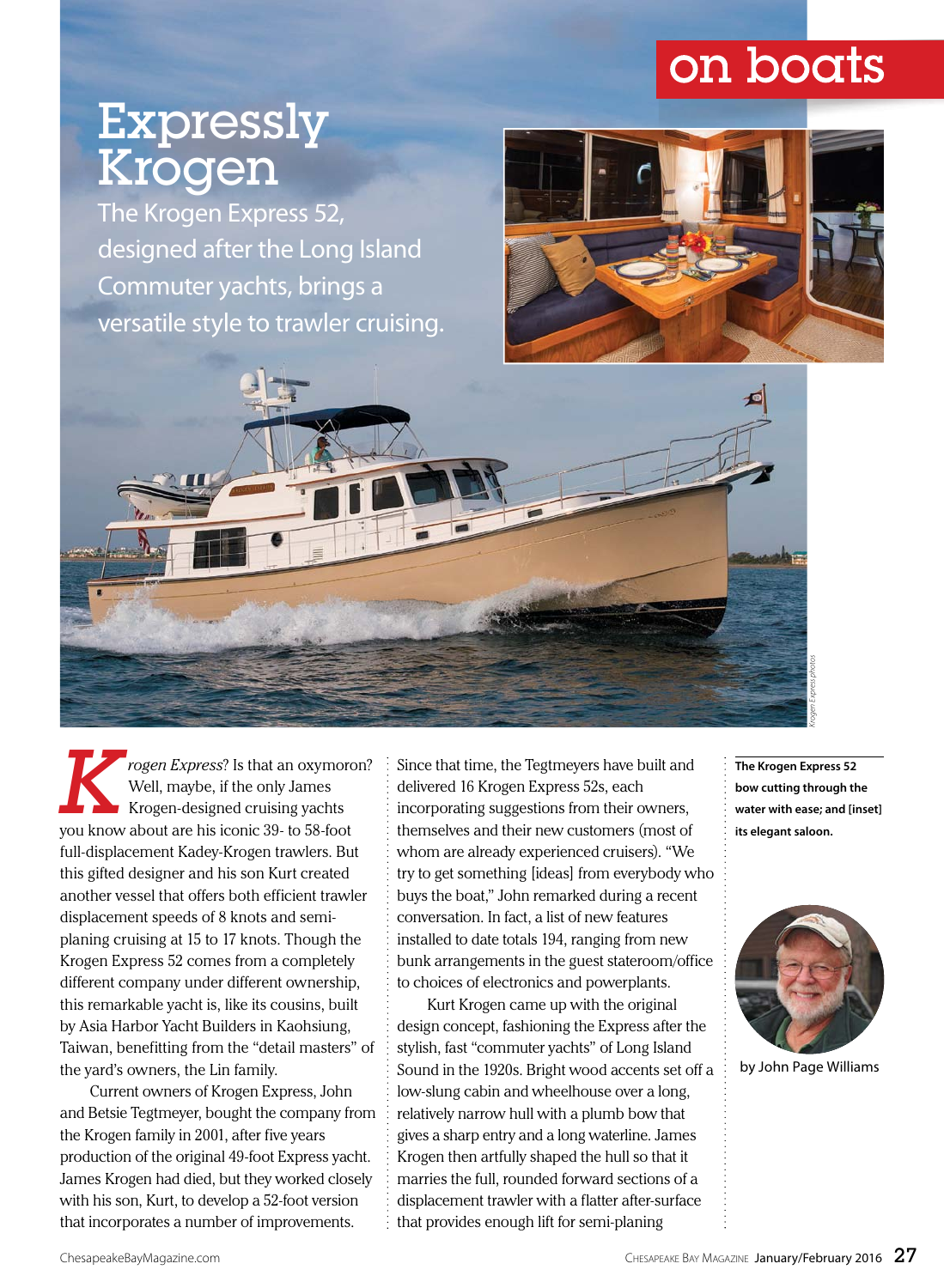### on boats

speeds. A full keel protects the shafts and propellers of the twin diesels.

In fact, this configuration is quick and powerful enough that John Tegtmeyer can pull a tall, strongly built colleague up on water skis behind one of the 52s. Not bad for a 43,000-pound vessel! Meanwhile, the 52 shows superb fuel efficiency at trawler speeds. According to a company test, range at 7 knots is 2,317 miles; at 16 knots it's a scant 517. But that versatility is a major selling point for the Krogen Express. In talking with Express owners, John and Betsie find that virtually all of them constantly find uses for both speed ranges. Power for the last several 52s has been twin 480-hp Yanmar 6LY3-ETP diesels with four-blade propellers and large Lenco trim tabs.

These features define the basic These features define the basic<br>performance capabilities of the Krogen Express 52, but the purpose of these yachts remains comfortable, safe cruising. They are primarily coastal voyagers, but one owner has actually



crossed the Atlantic on the yacht's own bottom, island-hopping the "northern route" from Labrador to Iceland to Spitsbergen to mainland Norway. The owners of four of the Generation 1 49-footers cruise the Pacific Northwest from bases in Alaska, British Columbia, Washington and Oregon, respectively. The other owners actively cruise the East and Gulf coasts. "Our people have gotten precisely the boat they thought they would," John Tegtmeyer

**The Krogen Express 52's fully equipped, Bimini**topped flybridge.

remarked. "And we take care of them. Only one of the sixteen 52s built to date has changed hands since 2003."

That focus leads prospective owners to extensive conversations with the "detail masters" at the shipyard in Kaohsiung. Such details include soft mounts on massive engine beds made of aluminum



## *Just*

minutes from the heart of downtown Annapolis, you'll find 16 acres of resort-like setting, top notch marine services, an event pavilion, clubhouse with a pristine pool, and a café and fitness center to use as your *private retreat*.

#### Contact us for Slips and Service!

Visit our new, fully-stocked Marine Supply Store

take time out to enjoy our café